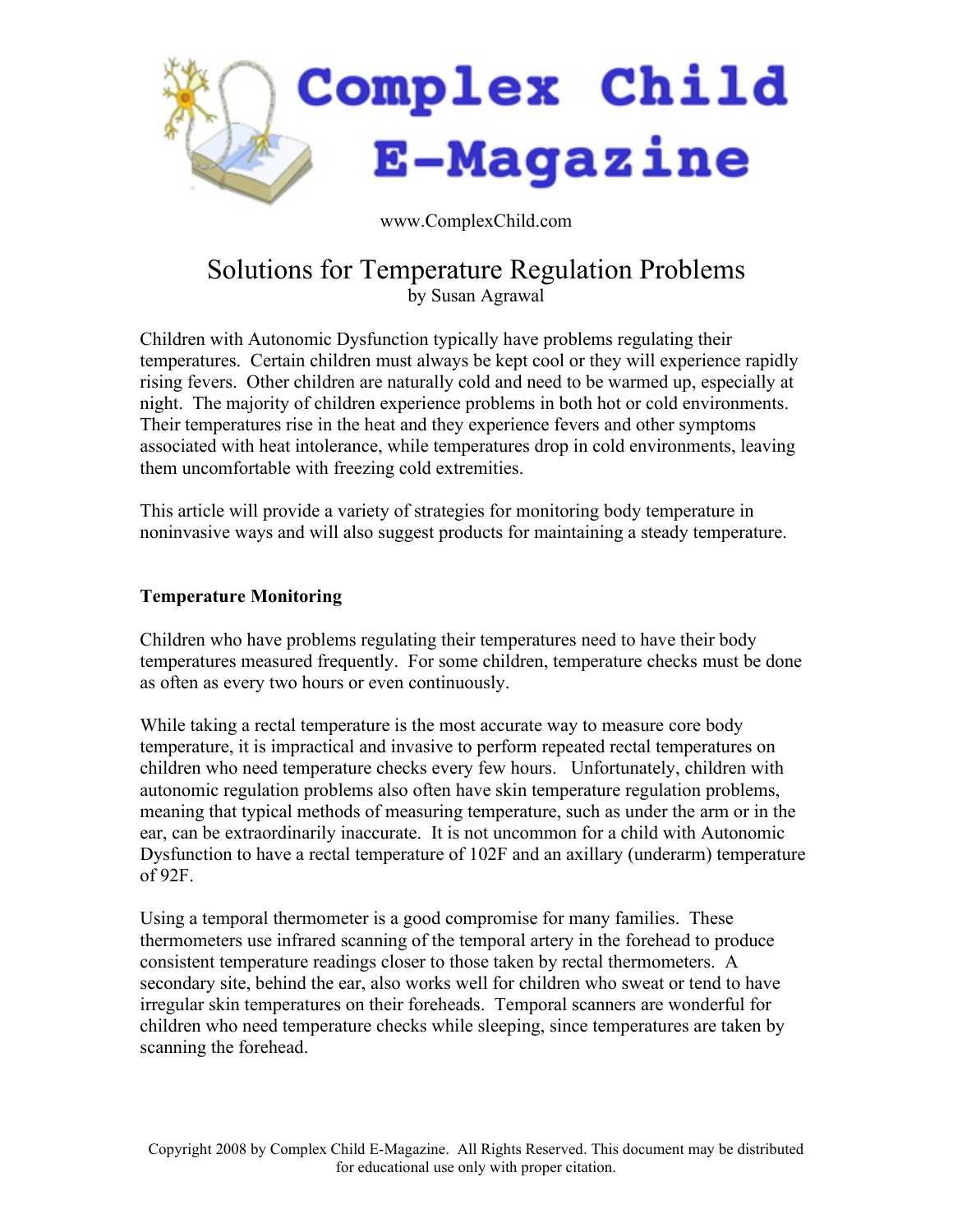These thermometers are not perfect. They require practice to use accurately and still may give inconsistent temperatures. The best choice is a professional model, such as the Exergen Temporal Scanner [http://www.exergen.com/medical/TAT/5000.htm], which costs about \$460 and may be covered by insurance for some children. Other models are available for consumers that are not as accurate but are priced much lower, between \$50- 80. Options include the Exergen Comfort Scanner or Temporal Scanner [http://www.exergen.com/medical/TAT/tatconsumerpage.htm] or the Kidz-Med Thermofocus [http://www.kidzmed.com/p-13-thermofocus-5-in-1-infraredthermometer.aspx].

For children who need to be monitored continuously, a good option is to use disposable forehead thermometers that stick directly on the forehead. These typically cost \$.50-\$2 each and are widely available. Two common choices are the HallCrest FeverScan [http://www.hallcrest.com/subcat.cfm?cat\_id=67&sublyl\_id=2&subcat\_id=2] or the Respironics disposable [http://tempindicators.respironics.com/].

Children with severe temperature regulation problems may need continuous monitoring by a medical grade monitor, usually as part of a full monitor that records oxygenation, heartrate, temperature, and other vital signs. These range in cost from \$1500-\$6000 or more, but may be rented or covered by insurance in some cases. An assortment can be found at Welch Allyn

[http://www.welchallyn.com/apps/products/product\_category.jsp?catcode=PMS&subcatc ode=PMS-VSD].

### **Keeping Cool**

Many children with Autonomic Dysfunction have trouble keeping cool in the summer months. Some children cannot keep cool even during cooler weather and must be cooled at all times.

There are a wide variety of products available for cooling. One of the most practical is a cooling vest, which fits under or over clothing and cools the body. There are several different varieties available, including Evaporative, Ice Pack, and Phase Change cooling.

 **Evaporative cooling vests**. These vests are soaked in water and the water is absorbed into a core inside the vest, providing moderate cooling for 4-6 hours for most children. The vests do not remain wet since the water is trapped in the absorbent core. Once toweled dry, they stay dry. While these are widely available from many manufacturers, Silver Eagle Outfitters [https://www.silvereagleoutfitters.com/shop/vest/Special\_Order\_POV.html] has been exceptionally helpful to the special needs community and makes customsized vests for children. They will include a pouch for a feeding pump/bag if desired.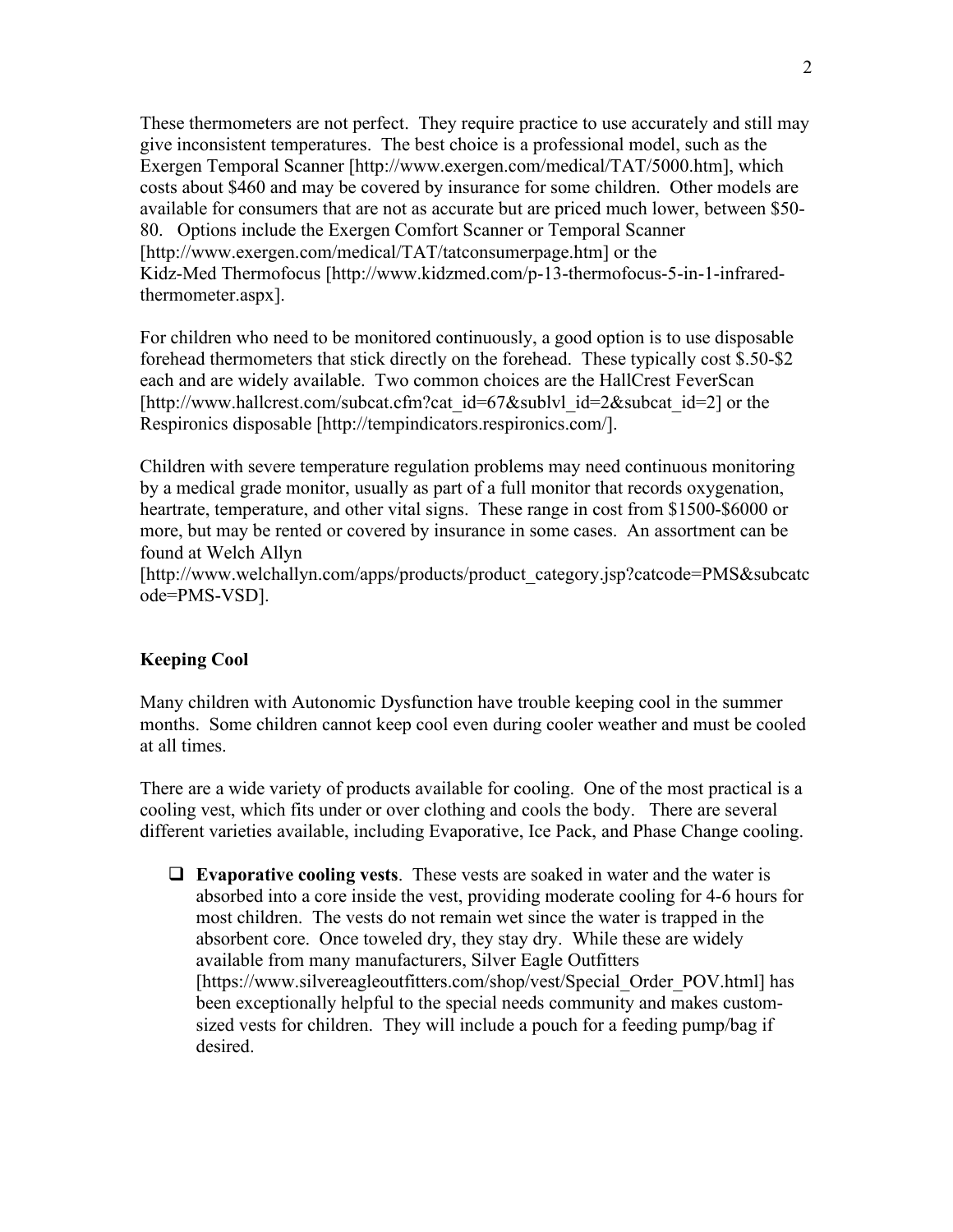**Ice Pack Vests**. For children who need greater cooling, a vest that can be filled with ice packs is a good choice. The vest contains pouches that can accommodate ice packs. Gel ice packs, such as these soft ice packs [http://polarsoftice.com/hcpp2.html] are recommended since they remain flexible even when completely frozen. While these vests cool really well, they tend to be heavy and require access to a freezer, as well as preparation time to cool the ice packs. Two popular models include The Polar Soft vest [http://polarsoftice.com/koolmax.html] for children 50 pounds and up or the Cool Sport model [http://www.coolsport.net/index2.html] for children 45 pounds and up.

If you have a smaller child, it may be possible to make your own vest. A simple solution is to buy a preschool-sized life preserver with foam inserts and remove the foam inserts. The pockets can then be filled with ice packs. You can also design and sew one yourself from scratch, making a simple padded vest and adding pockets throughout.

 **Phase Change Vests**. Finally, Phase Change cooling vests use special cooling inserts that pull heat from the body and remain at a steady temperature of 58-59F while solid. These vests contain pockets like the ice pack ones above. Simply place charged cooling inserts into the pockets to remain cool for approximately two hours at a steady temperature. The cooling inserts are recharged by placing in ice water or the refrigerator for 15-30 minutes. The downside to these vests is that they are somewhat heavy, the cooling inserts are stiff when activated, and they require some preparation before use.

For children six and above, a good option is this Texas Cool Vest [http://www.texascoolvest.com/cvl.html] which uses smaller phase change cooling packs for greater comfort. Custom children's sized phase change vests are available from Heat Relief Depot [http://heatreliefdepot.com/catalog/product\_info.php?cPath=156&products\_id=29 4], who also provides a medical discount to qualifying families. Once again, you can sew your own, using inserts such as these ones from Heat Relief Depot [http://heatreliefdepot.com/catalog/product\_info.php?cPath=23\_119&products\_id  $=291$ ].

- **Other Cooling Items.** There are many other cooling options available.
	- A wide variety of bandanas, sweat bands, caps, and wraps are available, most of which contain an absorbent core activated by water. These are widely available, and a good assortment can be found at Heat Relief Depot [http://heatreliefdepot.com].
	- Other children enjoy **Misters**, which spray a fine mist of water to cool a child down. A good assortment can be found at Misty Mate [http://www.mistymate.com/].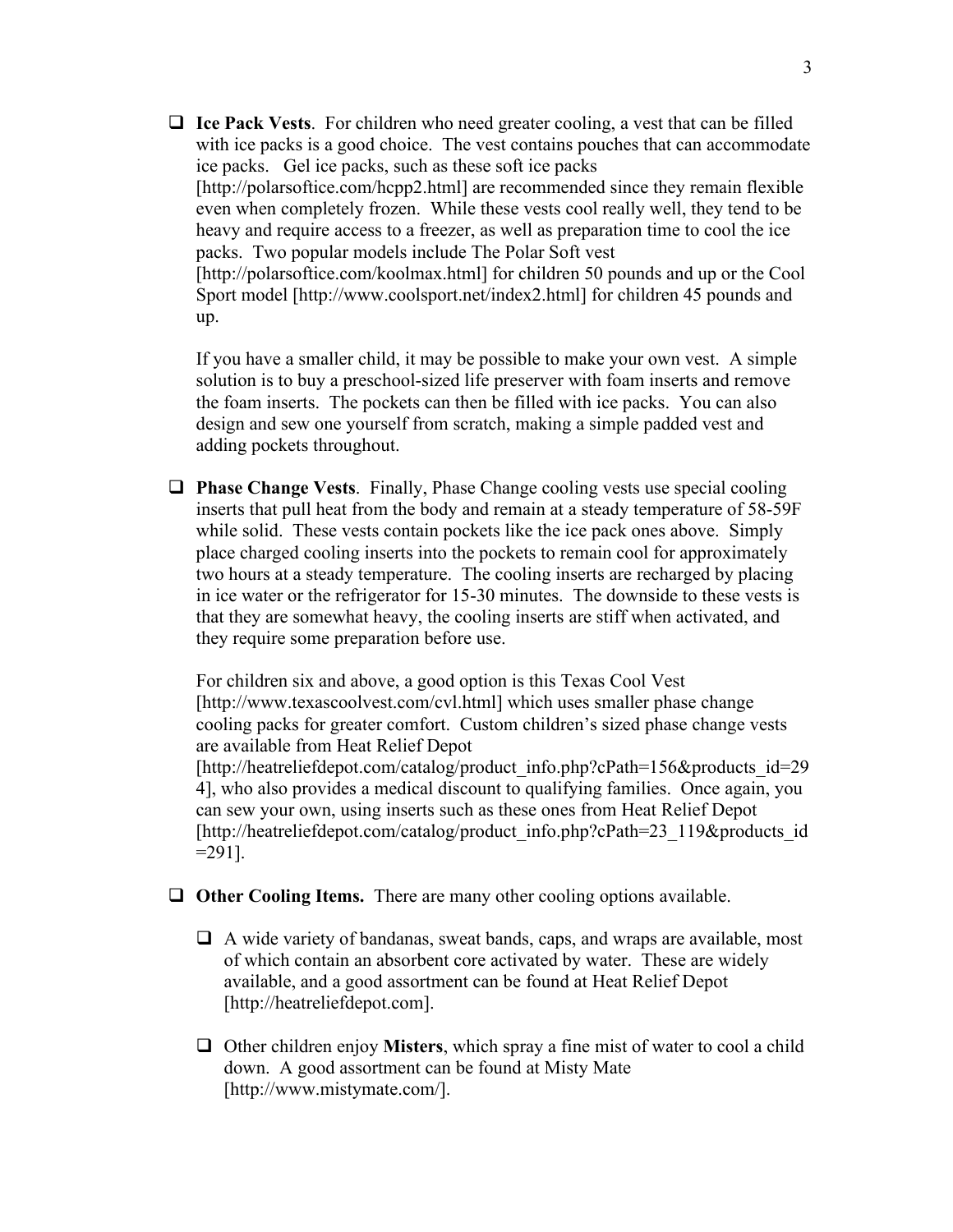- For children who use a wheelchair, this **Wheelchair Cooling Seat** [http://heatreliefdepot.com/catalog/index.php?cPath=23\_158] is a neat choice.
- At nighttime, a good option is a **Cooling Pillow**, such as this one [http://heatreliefdepot.com/catalog/index.php?cPath=23\_150].
- A **Cold Water Bottle**, such as the World's Longest Hot/Cold Water Bottle [http://www.longhotwater.com/], is great for cooling for hours at night when filled with cold water.
- Children may also enjoy a **Stuffed Animal** that can be cooled in the freezer. These are widely available, but a cute assortment may be found at Grampa's Garden [http://www.grampasgarden.com/product\_soft\_comforts.asp].

## **Keeping Warm**

While keeping warm can often be accomplished by simply layering clothes or blankets, this may be impractical for children who use wheelchairs, wear braces, or who cannot tolerate the weight of many heavy blankets.

Please note that it is often more dangerous to warm a child up quickly than it is to keep the child cold, as long as body temperature remains above 90F. Warming up too quickly can cause acidosis or vasoconstriction and have serious adverse effects.

Another problem with warming up is the likelihood of burning the child's skin. Many children with Autonomic Dysfunction do not sense temperature well within their skin and may not react to heat, even while receiving a second degree burn. In addition, children with limited motor abilities may be unable to indicate they are being burned or push an overly hot item away. Choose products wisely if your child is likely to be burned or has been burned in the past.

 **Heating Vests.** Unlike cooling vests, very few Heating Vests are available. Most are similar to Ice Pack Vests, except that heat packs, such as these from Heat Relief Depot [http://heatreliefdepot.com/catalog/product\_info.php?cPath=155\_167&products\_i d=327], replace the ice packs. The heating packs can be reused and are activated by boiling them for 6-10 minutes. Gel heating packs that are microwaveable are also widely available and may be used in the same way.

Larger children may use this heating vest from the same company [http://heatreliefdepot.com/catalog/index.php?cPath=155\_168], while smaller children may use an Ice Pack vest or sew a custom vest. Most other heating vests rely on electrical or battery-powered elements that are unsafe for most children, especially those with Autonomic Dysfunction.

 **Microwaveable Items**. Many items, ranging from neck wraps, to blankets, scarves, socks, and shawls, can be microwaved to provide warmth. These are widely available and two great merchants include Grampa's Garden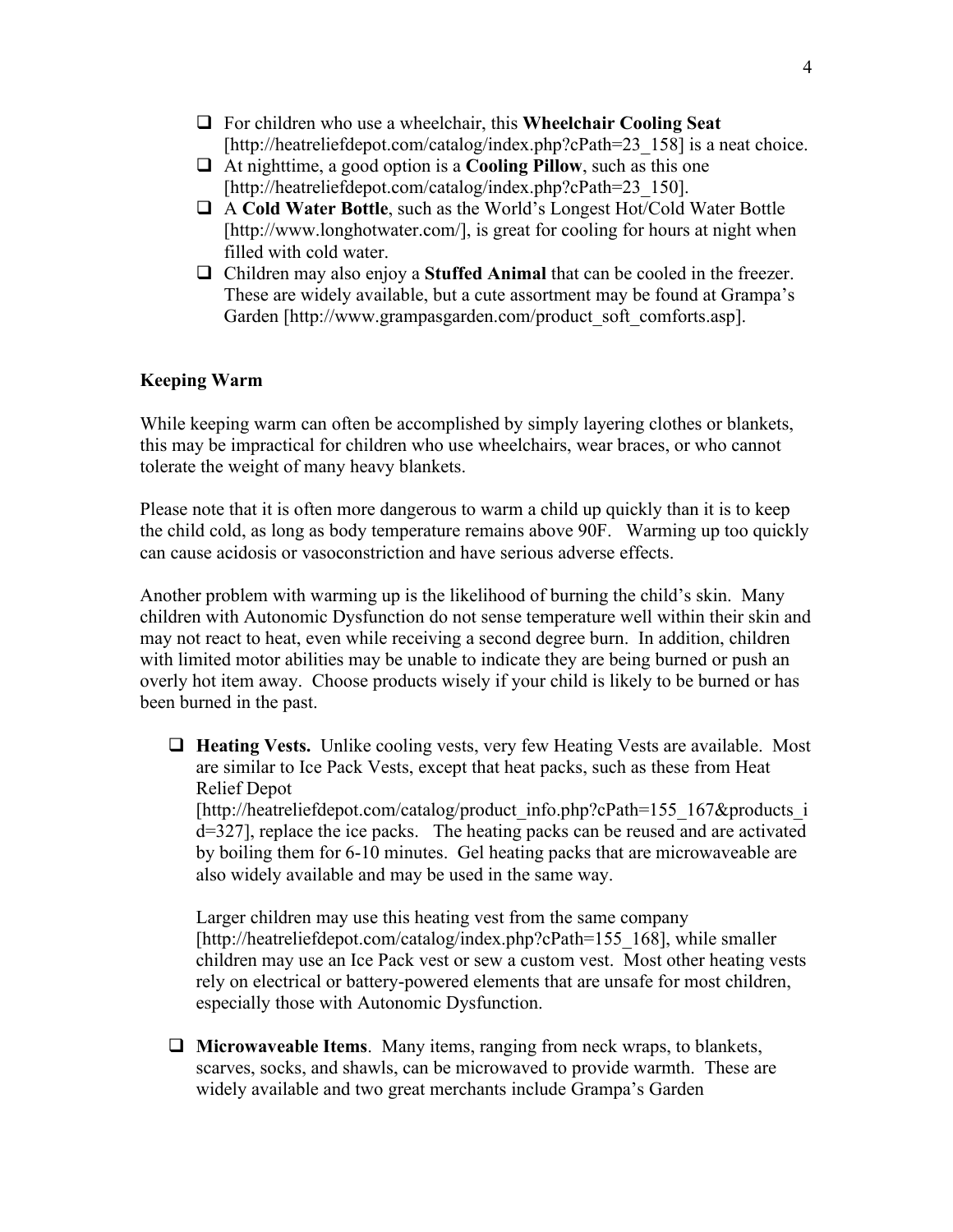[http://www.grampasgarden.com/product\_hot\_cold\_natural\_therapy.asp] or Heat Relief Depot [http://heatreliefdepot.com/catalog/index.php?cPath=155].

- **Microwaveable Stuffed Animals**. Children love cuddling with these toasty warm critters once they have been microwaved for a minute or two. These are widely available, but a cute assortment can be found at Grampa's Garden [http://www.grampasgarden.com/product\_soft\_comforts.asp]. Many include aromatic herbs and weighted beads for additional comfort.
- **Hot Water Bottles**. Hot water bottles have been used for warming for centuries. They work especially well at nighttime and for children who may get burned by other items. A favorite is the World's Longest Hot/Cold Water Bottle [http://www.longhotwater.com/], which is four feet long and stays warm under a blanket for hours.
- **Heating Blankets.** While electric blankets are widely available, they are not recommended for children, and especially not for children with Autonomic Dysfunction because they tend to overheat in areas, causing burns. Other options available include Microwaveable blankets (see above) or a Heat-pack Blanket, such as this one from Heat Relief Depot [http://heatreliefdepot.com/catalog/index.php?cPath=155\_241].
- **Electric/Battery Devices**. A wide range of electric and battery-powered options, such as socks, vests, hats, and blankets, are available. These, however, are not recommended for most children with Autonomic Dysfunction because of the risk of burns.
- **Heat lamps.** Heat lamps, like those used in the hospital, are an option for certain children if they are monitored very closely. These can be dangerous if they are too hot or tip over, but commercially-available products, such as those designed for massage or acupuncture, are less costly and less hot. A simple search for "TDP heat lamp" will result in an abundance of choices.

### **Environmental Control**

For some children, the home environment must be modified to keep them at the appropriate temperature. Typically, installing a window air conditioner works very well for a child who needs extra cooling at night or during the day in the playroom. Electric heaters may also be used in a similar manner, though these are notorious for burning children and causing fires and should not be used in homes with small children or pets.

Another option is to install "Zoned" heating and cooling throughout the house. While costly, splitting the home into separate zones that can be heated or cooled individually can provide an appropriate temperature for your child without heating or cooling the